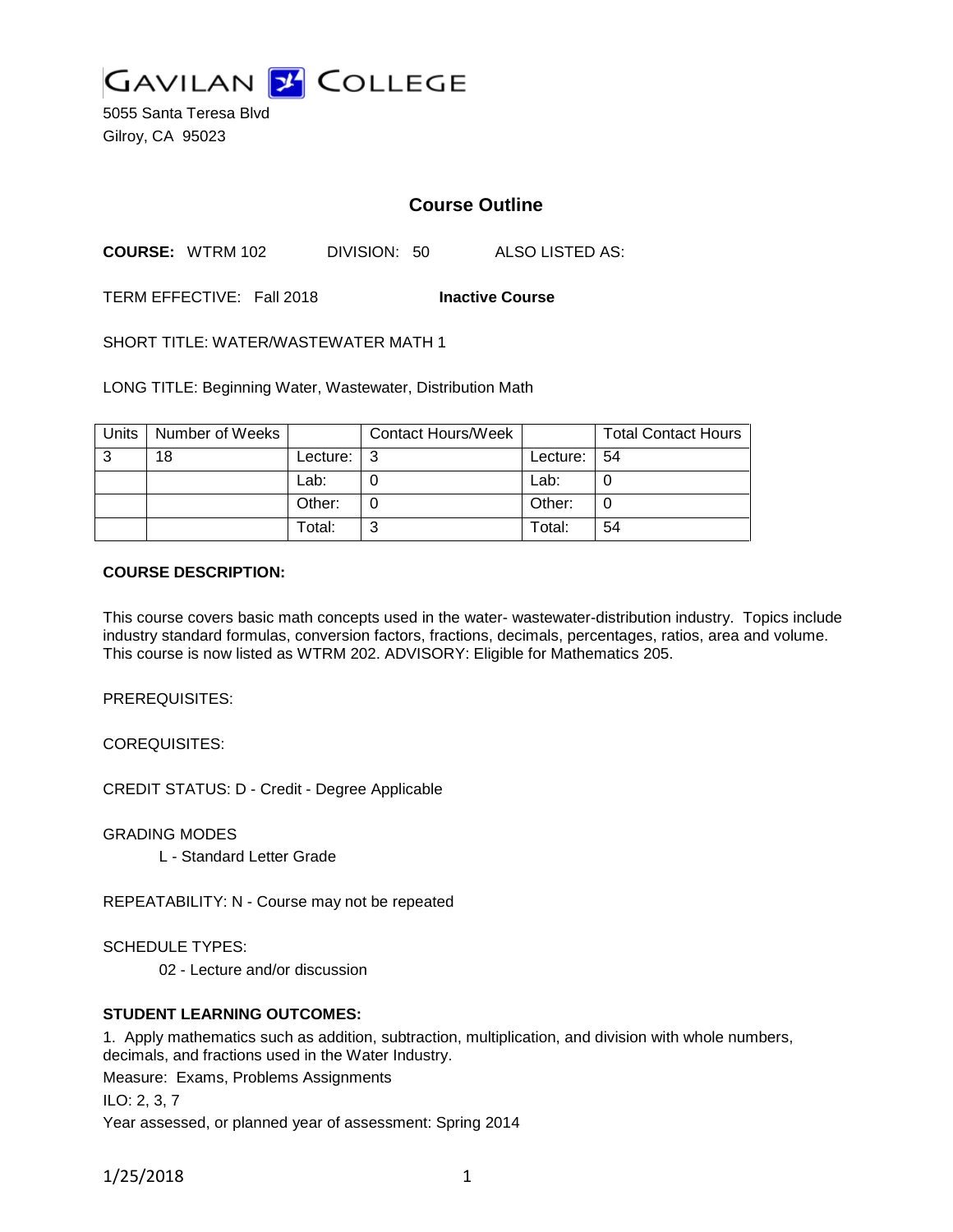2. Utilize industry standard formula sheets and conversion factors. Convert cubic feet to gallons to pounds. Calculate the surface area in square feet of tanks and vessels.

Measure: Exams, Problems Assignments

ILO: 2, 3, 7

Year assessed, or planned year of assessment: Spring 2014

3. Calculate linear feet measurements, perimeters, and circumferences of tanks, vessels, and weirs. Calculate volume in cubic feet of tanks and vessels

Measure: Exams, Problems Assignments

ILO: 2, 3, 7

Year assessed, or planned year of assessment: Spring 2014

4. Calculate area in acres, volume in acre feet and convert square feet into acres, and cubic feet into acre feet. Calculate percent removal/efficiency of treatment processes. Identify peak flow, minimum flow, and calculate average daily flow.

Measure: Exams, Problems Assignments

ILO: 2, 3, 7

Year assessed, or planned year of assessment: Spring 2014

5. Calculate average industrial, commercial, and domestic water uses. Calculate gallons per day per capita. Calculate population equivalents. Calculate detention time for tanks and vessels.

Measure: Exams, Problems Assignments

ILO: 2, 3, 7

Year assessed, or planned year of assessment: Spring 2014

6. Calculate PSI in a well, tank or vessel. Convert feet of head into PSI. Calculate well draw down. Calculate temperature conversions from degrees Fahrenheit to Centigrade, and Centigrade to Fahrenheit

Measure: Exams, Problems Assignments

ILO: 2, 3, 7

Year assessed, or planned year of assessment: Spring 2014

7. Calculate dose, demand, residual in chemical application. Utilize the pounds formula to calculate pounds of chemicals, sludge and bacteria in the system. Calculate surface loading rate in gallons/day per square foot. Calculate weir overflow rate in gallons/day per linear foot of weir.

Measure: Exams, Problems Assignments

ILO: 2, 3, 7

Year assessed, or planned year of assessment: Spring 2014

8. Convert cubic feet into cubic yards. Calculate area, volume, gallons, and cubic yards of trapezoid shaped canals. Calculate velocity of moving water.

Measure: Exams, Problems Assignments

ILO: 2, 3, 7

CONTENT, STUDENT PERFORMANCE OBJECTIVES, OUT-OF-CLASS ASSIGNMENTS

Inactive Course: 11/13/2017

5 HoursContent: Review of basic mathematics: Addition, Subtraction, Multiplication, Division, with whole numbers, fractions, decimals and percentages.

Student Performance Objectives (SPO): Application of basic math concepts as they relate to Industry standard calculations.

Out-of-Class Assignments: For each topic, students will review in class and text book examples to complete hand-out homework assignments.

6 HoursContent: Review Industry Standard Formula Sheets used and provided when taking State Certification Exams. Identification of Conversion Factors used to convert Cubic Feet to Gallons to Pounds. Identify the Pounds Formula.

Student Performance Objectives (SPO): Identification and application of formulas needed to successfully solve word problems. Students will manipulate conversion factors to convert Cubic Feet to Gallons to Pounds. Students will solve problems using the Pounds Formula.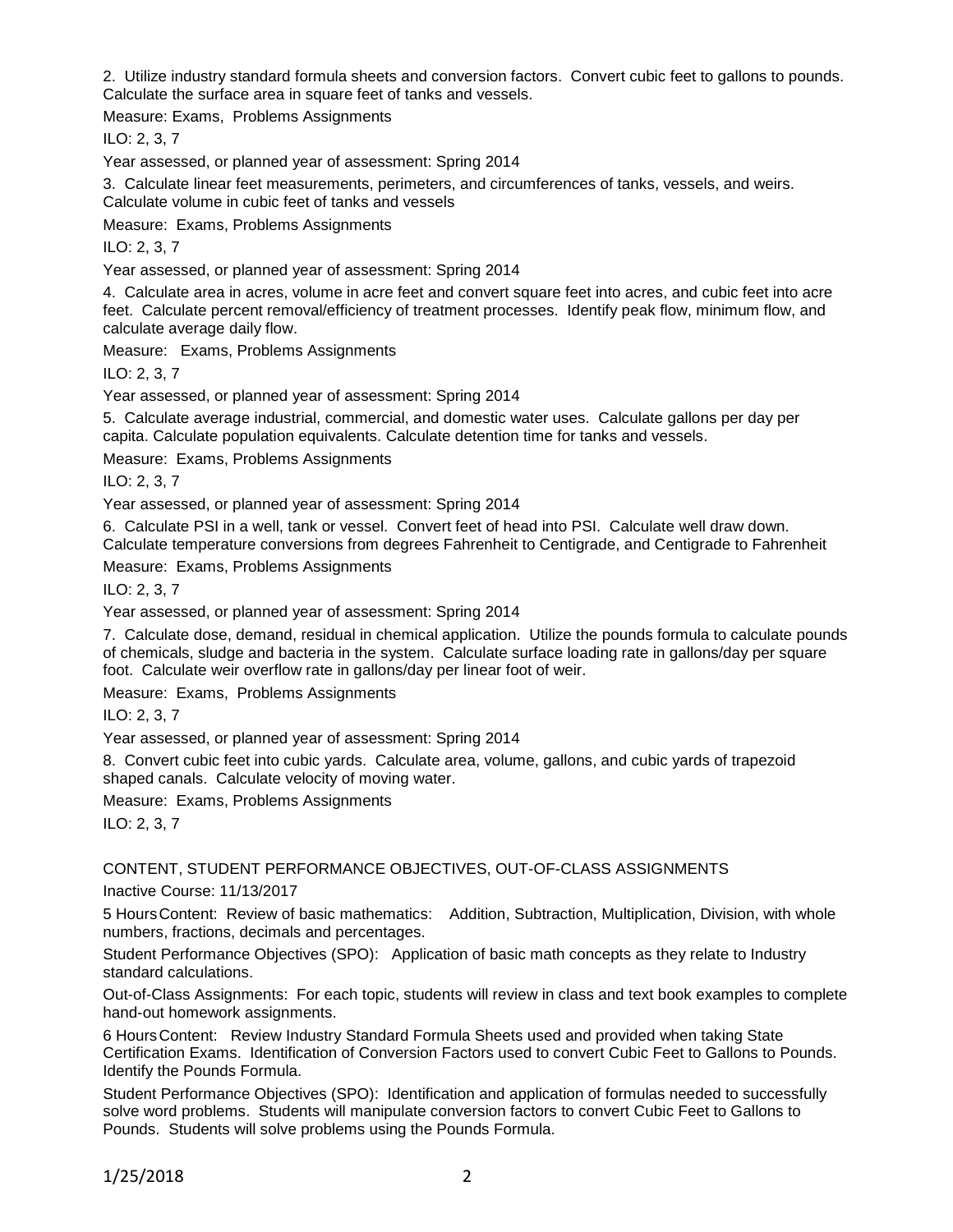Out-of-Class Assignments: For each topic, students will review in class and text book examples to complete hand-out homework assignments.

6 HoursContent: Computation of Surface Area in Square Feet of Square, Rectangular, Circular tanks and the cross section of a Trapezoidal shaped canal. Computation of Surface Area in Acres of Square, Rectangular, Circular tanks.

Student Performance Objectives (SPO): Identification and application of formulas needed to successfully solve word problems.

Out-of-Class Assignments: For each topic, students will review in class and text book examples to complete hand-out homework assignments.

6 HoursContent: Computation of Volume in Cubic Feet of Square, Rectangular, Circular tanks and Trapezoidal shaped canals. Computation of Volume in Acre Feet of Square, Rectangular, Circular tanks and Trapezoidal shaped canals. Computation of Cubic Yards of Square, Rectangular, Circular tanks and Trapezoidal shaped canals.

Student Performance Objectives (SPO: Identification and application of formulas needed to successfully solve word problems.

Out-of-Class Assignments: For each topic, students will review in class and text book examples to complete hand-out homework assignments.

6 HoursContent: Computation of Linear Feet measurements, Perimeters, and Circumferences of tanks, vessels, and weirs. Calculate Percent (%) Removal/Efficiency of treatment processes.

Student Performance Objectives (SPO): Identification and application of formulas needed to successfully solve word problems.

Out-of-Class Assignments: For each topic, students will review in class and text book examples to complete hand-out homework assignments.

6 HoursContent: Computation of Average Industrial, Commercial, and Domestic Water Uses. Identify Peak Flow, Minimum Flow, and calculate Average Daily, Monthly, and Annual Flows. Calculate Gallons per Day per Capita. Calculate Population Equivalents.

Student Performance Objectives (SPO): Identification and application of formulas needed to successfully solve word problems.

Out-of-Class Assignments: For each topic, students will review in class and text book examples to complete hand-out homework assignments.

6 HoursContent: Calculate PSI in Wells, Tanks, and Vessels. Convert Feet of Head into PSI. Calculate Well Drawdown, Specific Yield, Pumping Water Level, and Static Water Level. Perform Temperature Conversions for Degrees C to Degrees F, and Convert Degrees F to Degrees C.

Student Performance Objectives (SPO): Identification and application of formulas needed to successfully solve word problems.

Out-of-Class Assignments: For each topic, students will review in class and text book examples to complete hand-out homework assignments.

6 HoursContent: Computation of Detention Time for Tanks and Vessels. Calculate Velocity of moving water. Calculate Surface Loading Rates in Gallons/Day per Square Foot. Calculate Weir Overflow Rates in Gallons/Day per Linear Foot of Weir.

Student Performance Objectives (SPO): Identification and application of formulas needed to successfully solve word problems.

Out-of-Class Assignments: For each topic, students will review in class and text book examples to complete hand-out homework assignments.

5 HoursContent: Manipulation of the Formulas above Forward, Backwards, and .Student

Performance Objectives (SPO): Identification and application of formulas needed to successfully solve word problems.

Out-of-Class Assignments: For each topic, students will review in class and text book examples to complete hand-out homework assignments.

2 HoursFinal: Comprehensive Final Exam solving word problems.

#### **METHODS OF INSTRUCTION:**

Lecture and discussion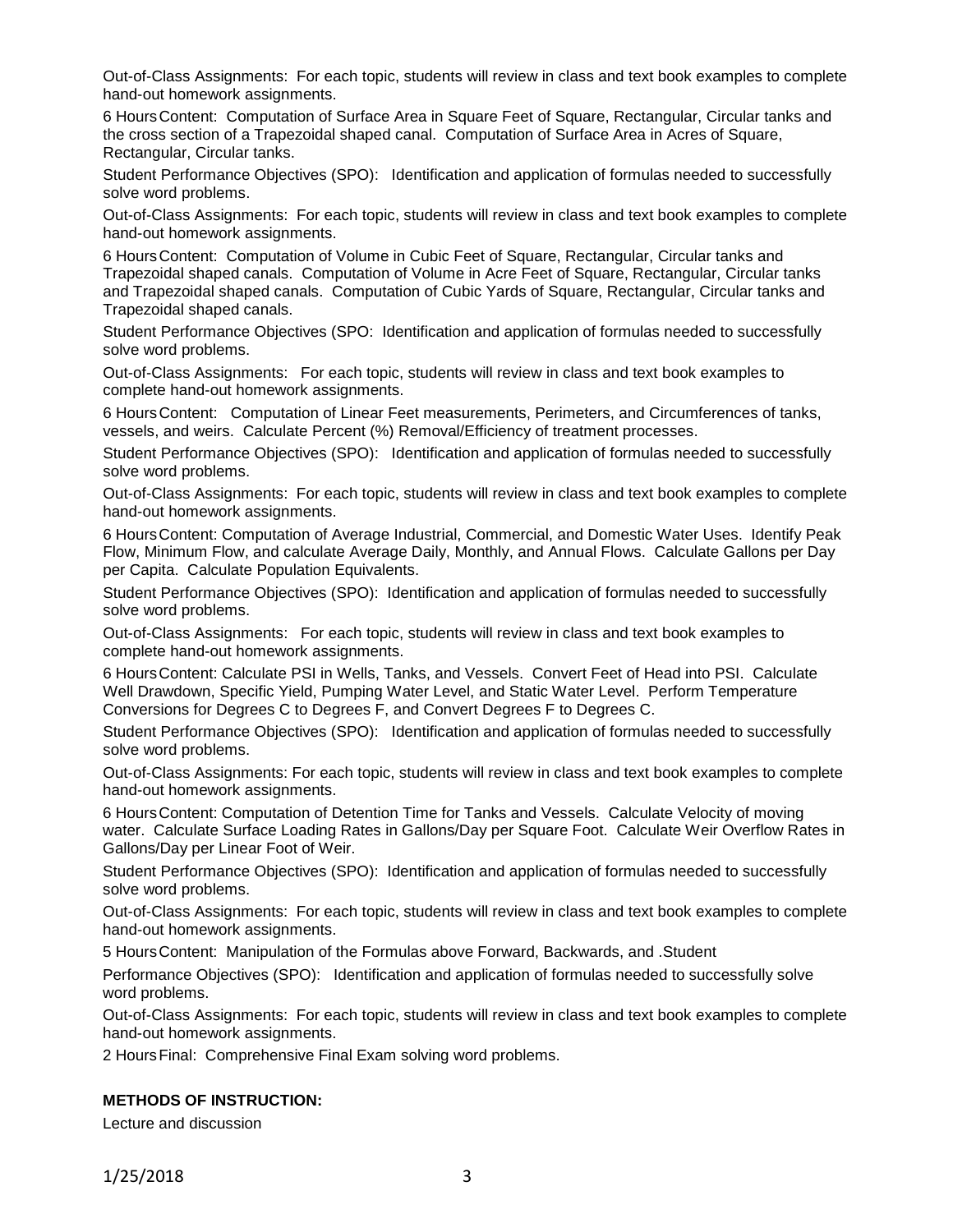Visual Aids **Demonstrations** Class Participation Quizzes In class work sheets Exams Homework

## **METHODS OF EVALUATION:**

CATEGORY 1 - The types of writing assignments required: Percent range of total grade: 0 % to 0 %

If this is a degree applicable course, but substantial writing assignments are NOT appropriate, indicate reason: Course is primarily computational CATEGORY 2 - The problem-solving assignments required: Percent range of total grade: 25% to 45 % Homework Problems **Quizzes** Exams Other: Class Participation CATEGORY 3 - The types of skill demonstrations required: Percent range of total grade: 10% to 25 % Class Performance/s CATEGORY 4 - The types of objective examinations used in the course: Percent range of total grade: 30% to 50 % Multiple Choice True/False Other: Math Computation

## **REPRESENTATIVE TEXTBOOKS:**

Recommended Representative Textbooks Frank R. Spellman. Mathematics Manual for Water and Wastewater Treatment Plant Operators, Second Edition, or other appropriate college level text. . CRC Press,2014. NOTE: This is a standard text that is used in the water industry. ISBN: 9781482224214 Reading Level of Text, Grade: 11th Verified by: Dana Young Required Other Texts and Materials Basic Math Concepts for Water and Wastewater Plant Operators, 2nd Edition by Joanne K. Price; Technomic Publishing Company; ISBN: 978-0877628088

## **ARTICULATION and CERTIFICATE INFORMATION**

Associate Degree: CSU GE: IGETC: CSU TRANSFER: Transferable CSU, effective 201230